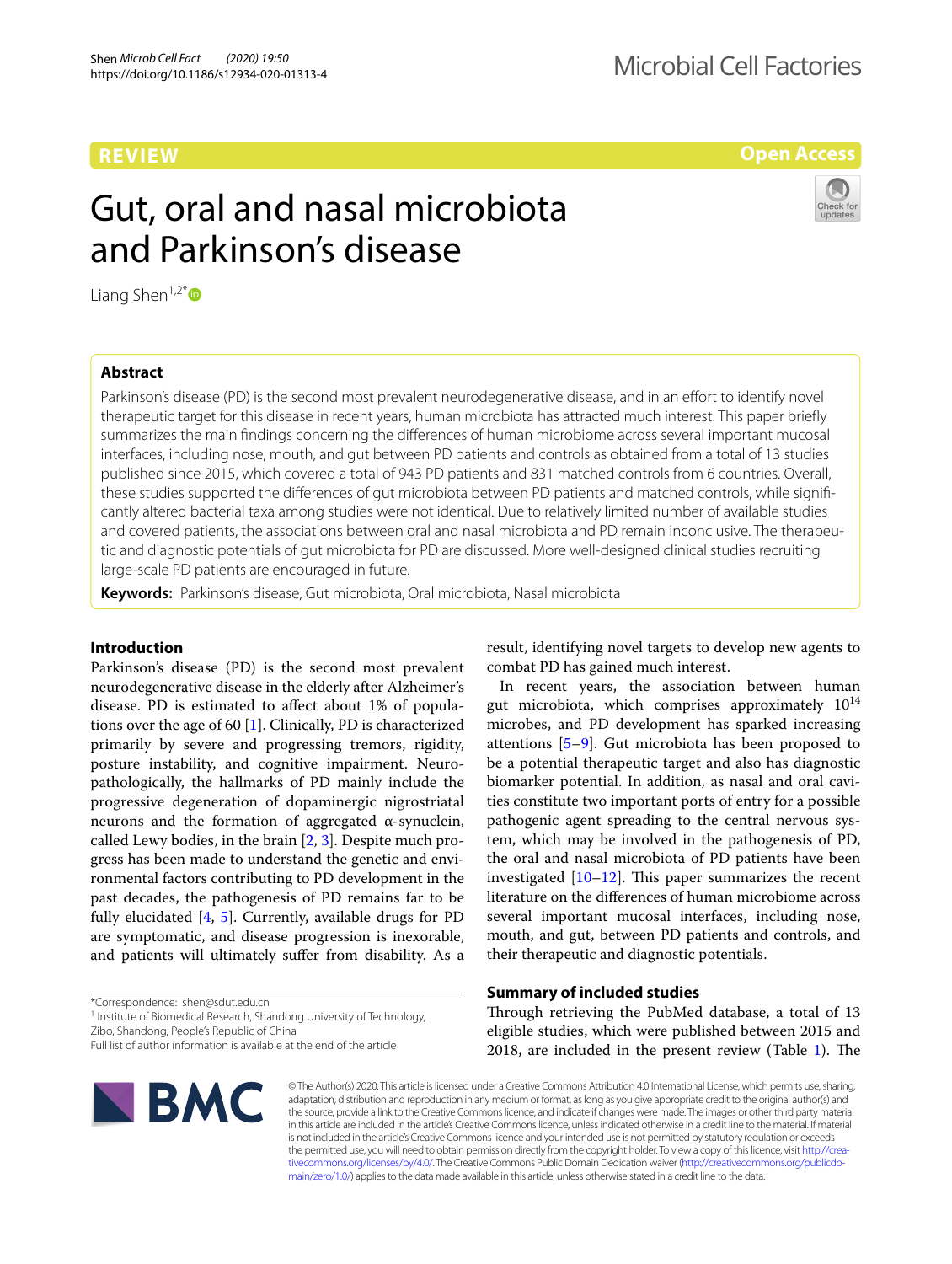# <span id="page-1-0"></span>**Table 1 Gut, oral and nasal microbiota associations with PD**

|     | Organs References        | <b>Publication year Country</b> |            | Number | <b>Number</b><br>of patients of controls | <b>Microbiota associations</b>                                                                                                                                                                                                                                                                                                                                                                                                                                                                                                                                                                                                                                                                |
|-----|--------------------------|---------------------------------|------------|--------|------------------------------------------|-----------------------------------------------------------------------------------------------------------------------------------------------------------------------------------------------------------------------------------------------------------------------------------------------------------------------------------------------------------------------------------------------------------------------------------------------------------------------------------------------------------------------------------------------------------------------------------------------------------------------------------------------------------------------------------------------|
| Gut | Scheperjans et al. [8]   | 2015                            | Finland    | 72     | 72                                       | Gut microbiota was altered in PD patients and a signifi-<br>cant reduction of the relative abundance of Prevotel-<br>laceae in PD patients in comparison with controls<br>was observed. The relative abundance of Enterobacte-<br>riaceae was identified to be positively associated with<br>the severity of postural instability and gait difficulty                                                                                                                                                                                                                                                                                                                                         |
| Gut | Keshavarzian et al. [13] | 2015                            | <b>USA</b> | 38     | 34                                       | The fecal microbiota of PD patients was significantly<br>different from the control subjects. The relative<br>abundances of some butyrate-producing bacteria<br>from the genera Blautia, Coprococcus, and Roseburia<br>were significantly higher in the feces of controls than<br>PD patients                                                                                                                                                                                                                                                                                                                                                                                                 |
| Gut | Hasegawa et al. [14]     | 2015                            | Japan      | 52     | 36                                       | Abundances of Clostridium coccoides and Bacteroides<br>fragilis decreased, while that of Lactobacillus increased<br>in PD patients than controls                                                                                                                                                                                                                                                                                                                                                                                                                                                                                                                                              |
| Gut | Unger et al. [9]         | 2016                            | Germany    | 34     | 34                                       | PD patients possessed decreased abundance of bacte-<br>rial phylum Bacteroidetes and the bacterial family<br>Prevotellaceae, while increased abundance of Entero-<br>bacteriaceae in comparison with controls                                                                                                                                                                                                                                                                                                                                                                                                                                                                                 |
| Gut | Li et al. [15]           | 2017                            | China      | 24     | 14                                       | Relative abundances of Blautia, Faecalibacterium and<br>Ruminococcus significantly decreased, and those<br>of Escherichia-Shigella, Streptococcus, Proteus, and<br>Enterococcus significantly increased in PD subjects<br>compared with controls                                                                                                                                                                                                                                                                                                                                                                                                                                              |
| Gut | Hopfner et al. [16]      | 2017                            | Germany    | 29     | 29                                       | There was significant difference in beta diversity indices<br>between PD patients and controls, while not for alpha<br>diversity indices. The abundances of Lactobacillaceae,<br>Barnesiellaceae and Enterococcacea were found to be<br>higher in patients than in controls                                                                                                                                                                                                                                                                                                                                                                                                                   |
| Gut | Bedarf et al. [17]       | 2017                            | Germany    | 31     | 28                                       | Significant difference was observed for the gut micro-<br>biota composition between PD patients and controls<br>at all taxonomic levels. PD patients have increased<br>abundances of Verrucomicrobiaceae (Akkermansia<br>muciniphila) and unclassified Firmicutes, while<br>decreased abundances of Prevotellaceae (Prevotella<br>copri) and Erysipelotrichaceae (Eubacterium biforme)                                                                                                                                                                                                                                                                                                        |
| Gut | Hill-Burns et al. [18]   | 2017                            | <b>USA</b> | 197    | 130                                      | Significantly differed abundances of Bifidobacteriaceae,<br>Christensenellaceae, [Tissierellaceae], Lachnospiraceae,<br>Lactobacillaceae, Pasteurellaceae and Verrucomicrobi-<br>aceae families between PD patients and controls were<br>observed                                                                                                                                                                                                                                                                                                                                                                                                                                             |
| Gut | Petrov et al. [19]       | 2017                            | Russia     | 89     | 66                                       | Reduced gut microbiota diversity in PD patients was<br>observed. Decreased abundances of Dorea, Bacte-<br>roides, Prevotella, Faecalibacterium, Bacteroides massil-<br>iensis, Stoquefichus massiliensis, Bacteroides coprocola,<br>Blautia glucerasea, Dorea longicatena, Bacteroides<br>dorei, Bacteroides plebeus, Prevotella copri, Coprococcus<br>eutactus, and Ruminococcus callidus, and increased<br>abundances of Christensenella, Catabacter, Lactobacil-<br>lus, Oscillospira, Bifidobacterium, Christensenella minuta,<br>Catabacter hongkongensis, Lactobacillus mucosae,<br>Ruminococcus bromii, and Papillibacter cinnamivorans,<br>in PD patients in comparison with controls |
| Gut | Qian et al. [20]         | 2018                            | China      | 45     | 45                                       | The richness and diversity of gut microbiota in PD<br>patients were significantly higher compared with<br>healthy group. Several enriched genera were identi-<br>fied in the feces of PD patients, which include Clostrid-<br>ium IV, Aquabacterium, Holdemania, Sphingomonas,<br>Clostridium XVIII, Butyricicoccus and Anaerotruncus. The<br>genera Escherichia/Shigella were negatively associated<br>with disease duration                                                                                                                                                                                                                                                                 |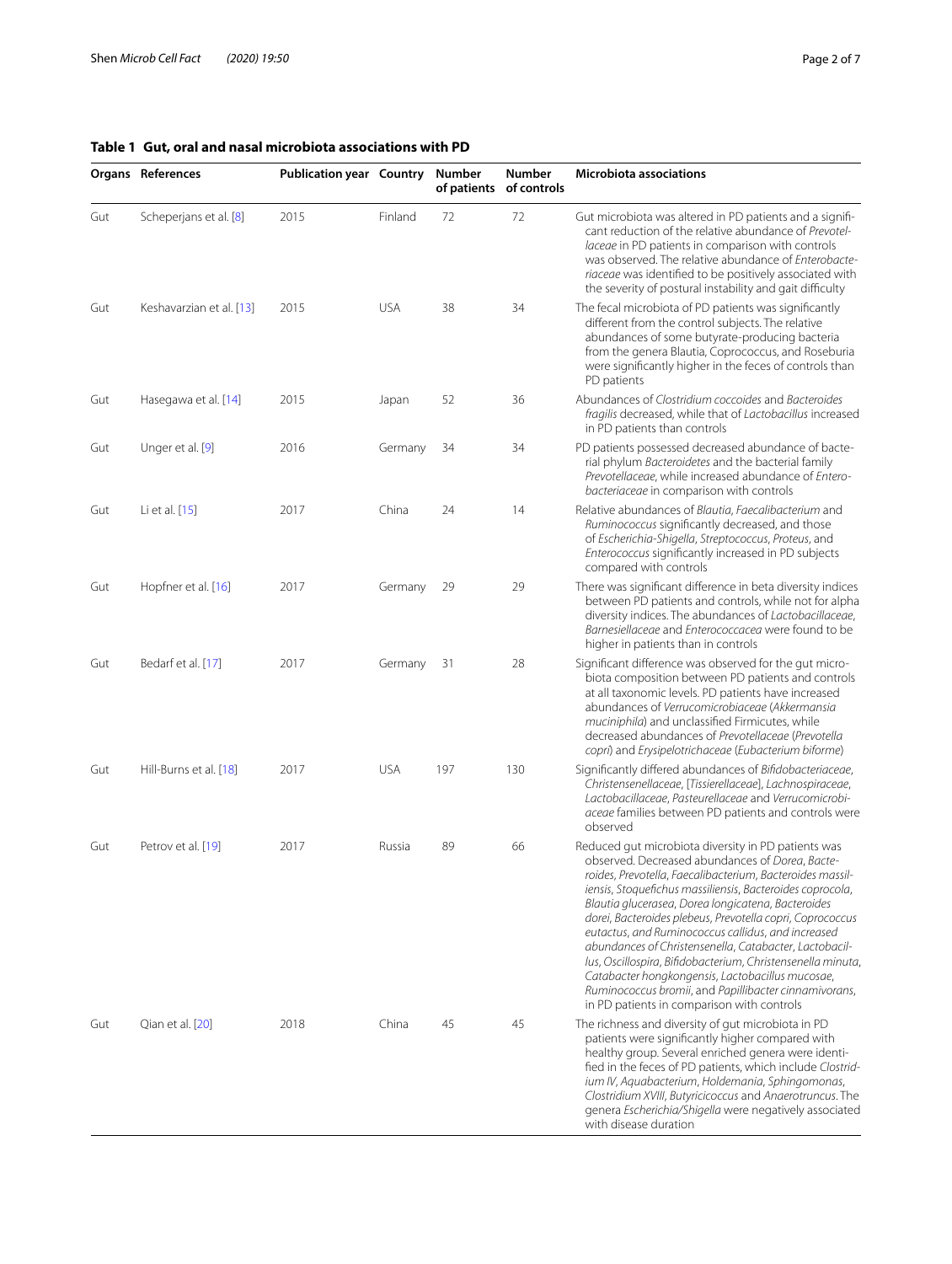# **Table 1 (continued)**  $O$ rgans **References**

| TANIC I ILVIIIIIUCUI |                                  |                                 |            |        |                                          |                                                                                                                                                                                                                                                                          |  |
|----------------------|----------------------------------|---------------------------------|------------|--------|------------------------------------------|--------------------------------------------------------------------------------------------------------------------------------------------------------------------------------------------------------------------------------------------------------------------------|--|
|                      | Organs References                | <b>Publication year Country</b> |            | Number | <b>Number</b><br>of patients of controls | <b>Microbiota associations</b>                                                                                                                                                                                                                                           |  |
| Gut                  | Lin et al. [21]                  | 2018                            | China      | 75     | 45                                       | Significantly increased abundances of four bacterial<br>families and decreased abundances of seventeen<br>bacterial families in PD patients in comparison with<br>controls were observed                                                                                 |  |
| Gut                  | Heintz-Buschart et al. [22] 2018 |                                 | Germany    | -76    | 78                                       | Relative abundances of Akkermansia sp. and Prevotella<br>sp. were significantly higher in gut microbiota of PD in<br>comparison with healthy controls                                                                                                                    |  |
| Gut                  | Tetz et al. [23]                 | 2018                            | <b>USA</b> | 31     | 28                                       | Different microbiota richness and diversity between<br>PD and control groups were observed. A depletion<br>of Prevotellaceae and Lachnospiraceae and decreased<br>abundances of Lactobacillaceae and Streptococcaceae<br>in the PD group compared with the controls were |  |

|       |                                  |      |         |    |    | observed                                                                                                                                                                                                                                                                                                                                                                                                                      |
|-------|----------------------------------|------|---------|----|----|-------------------------------------------------------------------------------------------------------------------------------------------------------------------------------------------------------------------------------------------------------------------------------------------------------------------------------------------------------------------------------------------------------------------------------|
| Mouth | Pereira et al. [12]              | 2017 | Finland | 72 | 76 | Different beta diversity of oral microbiota was found<br>between PD patients and controls. Abundances of<br>Prevotella, Prevotellaceae, Veillonella, Solobacterium,<br>Veillonellaceae, Lactobacillaceae, and Coriobacteriaceae<br>increased, while those of Capnocytophaga, Rothia,<br>Kingella, Leptotrichia, Actinomyces, and Leptotrichi-<br>aceae decreased, in oral microbiota of PD patients<br>compared with controls |
| Nose  | Pereira et al. [12]              | 2017 | Finland | 69 | 67 | No alpha or beta differences between nasal microbiota<br>of control and PD patients were found                                                                                                                                                                                                                                                                                                                                |
| Nose  | Heintz-Buschart et al. [22] 2018 |      | Germany | 76 | 78 | The nasal microbiota displayed higher variation over<br>the different individuals and no significant differences<br>were found between PD patients and controls                                                                                                                                                                                                                                                               |

13 studies were conducted in 6 countries (4 studies from Germany, 3 from China, 3 from USA, 2 from Finland, 1 from Russia and 1 from Japan, respectively). These studies cover 943 PD patients and 831 controls. The samples range from 38 to 327 cases and controls combined. The 13 studies report 16 sets of microbiota data, 13 are about gut microbiota, 2 are about nasal microbiota, and 1 is about oral microbiota (Fig. [1](#page-3-0)).

## **Gut microbiota**

There are a total of 13 studies focusing on the gut microbiota of 726 PD patients. The first study was conducted by Scheperjans et al. which compared the gut microbiota of 72 Finnish PD patients and 72 controls by means of 16S rRNA gene amplicon sequencing  $[8]$  $[8]$ . The altered gut microbiota of PD patients was demonstrated. A signifcant reduction by 77.6% of the relative abundance of *Prevotellaceae* in the feces of PD patients compared with controls, and the relative abundance of *Enterobacteriaceae* was identifed to be positively associated with the severity of postural instability and gait difficulty  $[8]$  $[8]$  $[8]$ . Keshavarzian et al. investigated the colonic bacterial composition of 38 American PD patients and 34 controls by means of 16S rRNA gene amplicon sequencing  $[13]$  $[13]$  $[13]$ . Significant difference was observed between the fecal microbiota of PD patients and controls. Further analysis indicated signifcantly higher relative abundances of some butyrate-producing bacteria, which included genera *Blautia*, *Coprococcus* and *Roseburia*, in the feces of controls in comparison with PD patients  $[13]$  $[13]$ . Hasegawa et al. analyzed the gut microbiota of 52 Japanese PD patients and compared with those of 36 controls by employing rRNAtargeted reverse transcription-quantitative PCR [[14](#page-6-1)]. It was found that the abundances of *Clostridium coccoides* and *Bacteroides fragilis* decreased, while that of *Lactobacillus* increased in the gut microbiota of PD patients in comparison with controls. In 2016, Unger et al. reported a comparative analysis of the gut microbiota of 34 German PD patients and 34 age-matched controls by means of quantitative PCR [[9](#page-5-5)]. It was indicated that the abundances of *Bacteroidetes* and *Prevotellaceae* decreased, while that of *Enterobacteriaceae* was enriched in the gut microbiota of PD patients in comparison with controls. In 2017, Li et al. conducted a comparative analysis of the gut microbiota of 24 Chinese patients and 14 healthy controls by 16S rRNA gene amplicon sequencing  $[15]$  $[15]$  $[15]$ . It was revealed that the relative abundances of cellulose degraders like *Blautia*, *Faecalibacterium* and *Ruminococcus* signifcantly decreased, and those of pathobionts, including *Escherichia*-*Shigella*, *Streptococcus*, *Proteus*, and *Enterococcus*,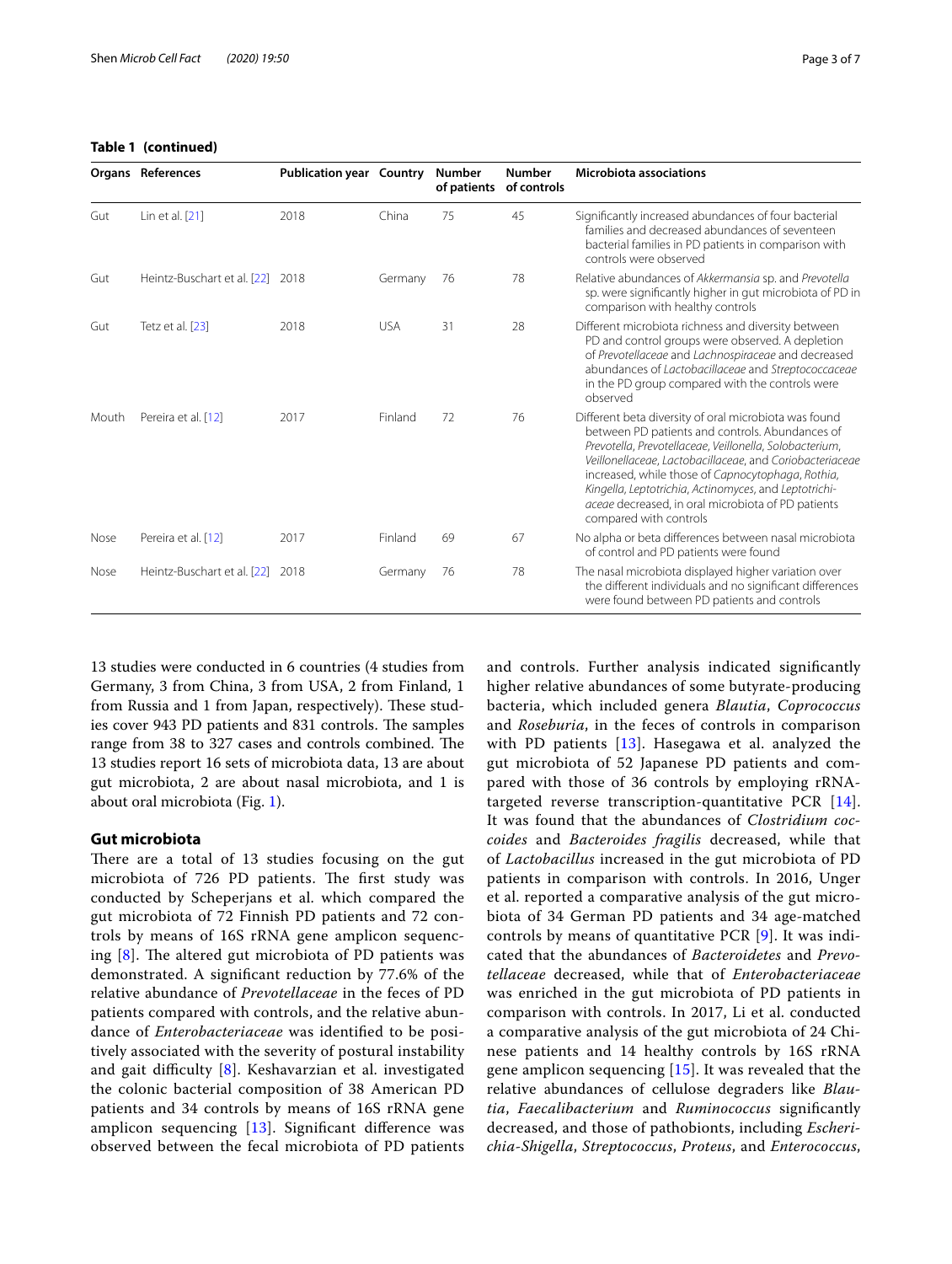

<span id="page-3-0"></span>signifcantly increased in PD subjects compared with healthy controls. Hopfner et al. analyzed the gut microbiota of 29 German PD patients and 29 age-matched controls by 16S rRNA gene amplicon sequencing [[16](#page-6-3)]. It was reported that there was signifcant diference in beta diversity indices between PD patients and controls, while no signifcant diference was observed for alpha diversity indices. *Lactobacillaceae*, *Barnesiellaceae* and *Enterococcacea* were found to be more abundant in patients than in controls. The gut microbiota analysis by Bedarf et al. covered 31 early stage, L-DOPAnaïve PD patients and 28 age-matched controls from Germany. Signifcant diference was observed for the gut microbiota composition between PD patients and controls at all taxonomic levels [[17](#page-6-4)]. It was indicated that PD patients possessed increased abundances of *Errucomicrobiaceae* (*Akkermansia muciniphila*) and unclassifed Firmicutes, while reduced abundances of *Prevotellaceae* (*Prevotella copri*) and Erysipelotrichaceae (*Eubacterium biforme*). In the study of Hill-Burns et al. relatively larger samples (197 American PD patients and 130 controls) were covered [[18\]](#page-6-5). By 16S rRNA gene amplicon sequencing, it was found that the abundances of *Bifdobacteriaceae*, *Christensenellaceae*, [*Tissierellaceae*], *Lachnospiraceae*, *Lactobacillaceae*, *Pasteurellaceae and Verrucomicrobiaceae* difered signifcantly between PD patients and controls. Petrov et al. compared the gut microbiota of 89 Russian PD patients and 66 controls by means of 16S rRNA gene amplicon sequencing  $[19]$  $[19]$ . It was indicated that the gut microbiota diversity reduced in PD patients in comparison with controls. The abundances of 14 bacterial taxa *Dorea*, *Bacteroides*, *Prevotella*, *Faecalibacterium*, *Bacteroides massiliensis*, *Stoquefchus massiliensis*, *Bacteroides coprocola*, *Blautia glucerasea*, *Dorea longicatena*, *Bacteroides dorei*, *Bacteroides plebeus*, *Prevotella copri*, *Coprococcus eutactus*, and *Ruminococcus callidus* decreased, while those of *Christensenella*, *Catabacter*, *Lactobacillus*, *Oscillospira*, *Bifdobacterium*, *Christensenella minuta*, *Catabacter hongkongensis*, *Lactobacillus mucosae*, *Ruminococcus bromii*, and *Papillibacter cinnamivorans* increased in PD patients in comparison with controls. In 2018, Qian et al. investigated the diferences in gut microbiota between 45 Chinese PD patients and their healthy spouses by means of 16S rRNA gene amplicon sequencing [[20\]](#page-6-7). It was indicated that the richness and diversity of the gut microbiota in PD patients were significantly higher compared with those of control group. Several enriched genera were identifed in the feces of PD patients, which include *Clostridium IV*, *Aquabacterium*, *Holdemania*, *Sphingomonas*, *Clostridium XVIII*, *Butyricicoccus* and *Anaer*otruncus. The genera *Escherichia/Shigella* were found to be negatively associated with disease duration. Lin et al. investigated the gut microbiota of 75 Chinese PD patients and 45 age-matched controls by means of 16S rRNA gene amplicon sequencing  $[21]$  $[21]$ . It was found the alpha and beta diversity between PD patients and controls did not differ significantly. The abundances of four bacterial families signifcantly increased and those of seventeen ones decreased in PD patients in comparison with controls. Heintz-Buschart et al. compared the gut microbiota of 76 PD patients and 78 matched healthy individuals by means of 16S and 18S rRNA gene amplicon sequencing  $[22]$  $[22]$ . They demonstrated that PD patients possessed signifcantly increased abundance of *Akkermansia* sp. and *Prevotella* sp. in gut microbiota compared with healthy controls. In addition, Tetz et al. analyzed the gut microbiota of 31 American PD patients and 28 controls by means of shotgun metagenomics sequencing [\[23\]](#page-6-10). A depletion of *Prevotellaceae* and *Lachnospiraceae* and decreased abundances of *Lactobacillaceae* and *Streptococcaceae* in the feces of PD patients in comparison with the controls were found.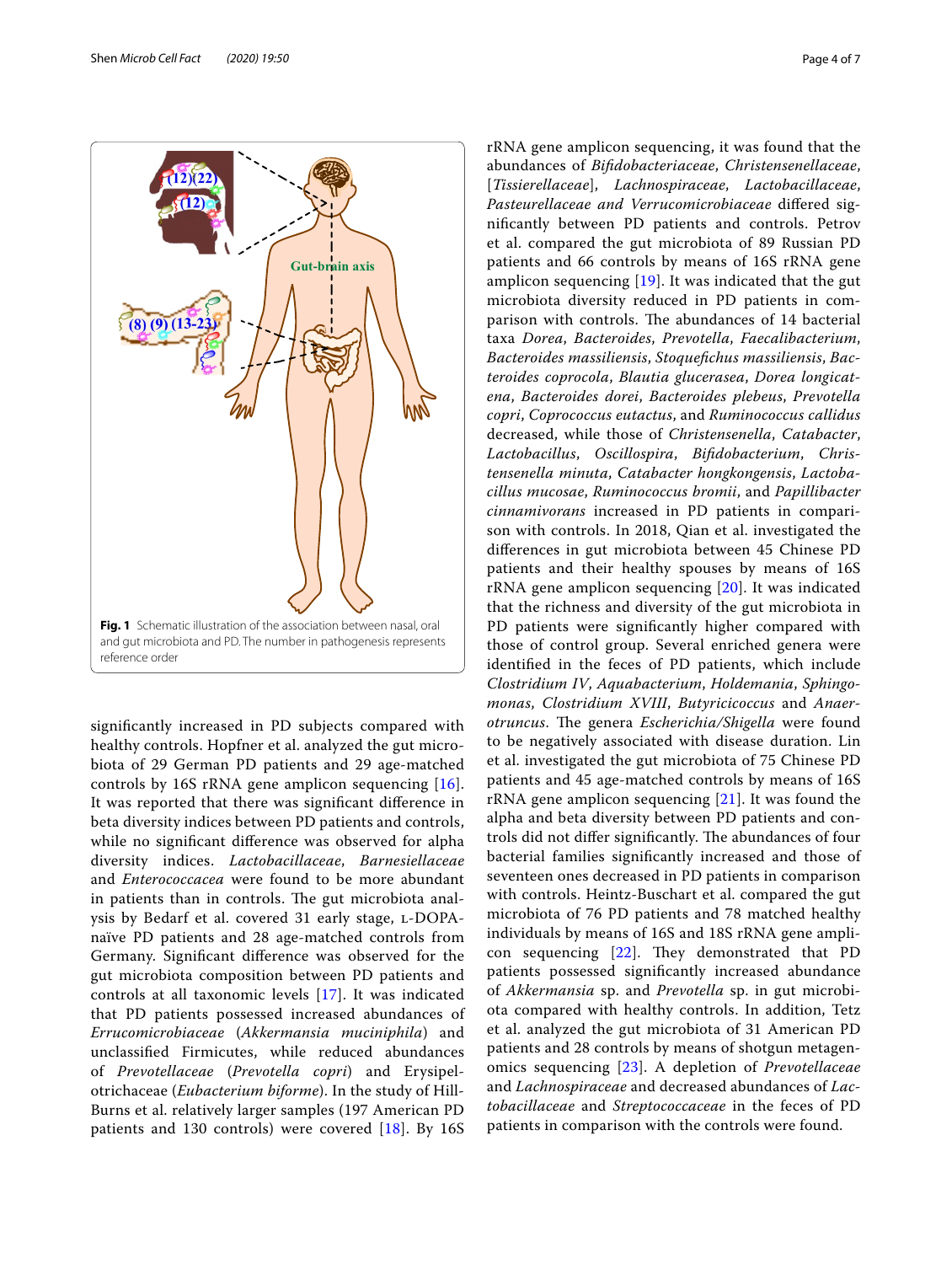### **Oral and nasal microbiota**

The oral and nasal microbiota of PD patients has gained growing attentions and been investigated by three studies. Pereira et al. investigated the oral microbiota of 72 Finnish PD patients and 76 controls employing 16S  $rRNA$  gene amplicon sequencing  $[12]$  $[12]$ . Through comparative analysis, signifcant diference in beta diversity of oral microbiota was found between PD patients and control groups. Further analysis identifed the increased abundances of *Prevotella*, *Prevotellaceae*, *Veillonella*, *Solobacterium*, *Veillonellaceae*, *Lactobacillaceae*, and *Coriobacteriaceae*, and decreased abundances of *Capnocytophaga*, *Rothia*, *Kingella*, *Leptotrichia*, *Actinomyces*, and *Leptotrichiaceae*, in oral microbiota of PD patients compared with controls.

As to nasal microbiota, the study of Pereira et al. also compared the nasal microbiota of 69 PD patients and 67 controls using 16S rRNA gene amplicon sequencing [\[12](#page-5-7)]. It was indicated that no alpha or beta diferences existed between the nasal microbiota of PD patients and control groups. In addition, through 16S and 18S rRNA gene amplicon sequencing, Heintz-Buschart et al. analyzed the microbiota of nasal wash samples from 76 Russian PD patients and 78 matched healthy controls, and they found no strong diferences in nasal microbiota between PD patients and controls [\[22\]](#page-6-9).

#### **Conclusions and perspectives**

The associations between PD and human microbiome across several important mucosal interfaces, including nose, mouth, and gut, have sparked much interest in recent years [\[23](#page-6-10)[–26](#page-6-11)]. According to the above discussion, the currently available studies support the alterations in gut microbiota in PD patients compared with controls. Nevertheless, despite a few signifcantly difered bacterial taxa are common in selected studies, the altered bacterial taxa reported in each study was not completely consistent overall. This may derive from the facts that these studies difered in PD patient inclusion criteria, severity of disease, sequencing methodologies, and the treatment of confounders. As to oral microbiota, there is only one study on this issue and found difered beta diversity and some bacterial taxa between patients and controls. Two studies have explored the nasal microbiota, and both indicated no obvious diferences in nasal microbiota between PD patients and controls. However, currently, we cannot give an afrmative and negative conclusion concerning the association between oral/nasal microbiota and PD due to the rather limited number of studies and patients.

There should be multiple molecular mechanisms underlying the association between gut microbiota and PD. As one main metabolic product of gut bacteria, the concentrations of short chain fatty acids (SCFAs) were observed to be altered accompanied by altered gut microbiota composition in several studies. Several studies have found less SCFA butyrate-producing bacteria in the feces of PD patients  $[9, 13]$  $[9, 13]$  $[9, 13]$  $[9, 13]$ , while it has been suggested that decreased levels of SCFAs might decrease colonic motility, and also elevate the gut barrier leakiness [[27,](#page-6-12) [28\]](#page-6-13). In addition, several studies have identifed the decreased abundance of *Prevotellaceae* [\[8](#page-5-8), [9,](#page-5-5) [17,](#page-6-4) [19,](#page-6-6) [23](#page-6-10)]. It was inferred that decreased *Prevotellaceae* levels could decrease mucin synthesis, and resulted in increased gut permeability. Exposure to bacterial endotoxin (e.g., lipopolysaccharide) caused by increased gut permeability could induce excessive expression and aggregation of α-synuclein, which is crucial in PD development [\[29–](#page-6-14)[31\]](#page-6-15).

Several animal studies have provided further insights into the association between gut microbiota dysbiosis and pathogenesis of PD. Employing the  $\alpha$ -synuclein overexpressing mice model of PD, Sampson et al. found the important role of gut microbiota for motor defcits, microglia activation, and  $\alpha$ -synuclein pathology [[24\]](#page-6-16). This was supported by the interesting fndings that oral gavaging with specifc microbial metabolites to germ-free mice promoted neuroinfammation and motor symptoms, and colonization with microbiota from PD patients could enhance physical impairments in α-synucleinoverexpressing mice [[24\]](#page-6-16). Yang et al. reported that oral administration of rotenone led to gastrointestinal dysfunction and microbiome dysbiosis prior to motor dysfunction of mice model of PD induced by rotenone, and gut microbiota dysbiosis might contribute to rotenone toxicity in PD initiation [\[26](#page-6-11)]. Similarly, Perez-Pardo et al. also revealed that the gut microbiota of mice model of PD induced by rotenone was characterized by a significant decrease in the relative abundance of the genus *Bifdobacterium*, and gut microbiota dysbiosis might play an important role in the disruption of intestinal epithelial integrity as well as intestinal infammation, which are potentially associated with PD pathology [[25\]](#page-6-17).

The following aspects may deserve attentions in future studies. First, most studies discussed above employed 16S rRNA gene amplicon sequencing, and only one used the shotgun metagenomics sequencing during gut microbiota analysis. As we know, 16S rRNA gene amplicon sequencing may be biased owing to unequal amplifcation of species' 16S rRNA genes, and is not deep enough to detect all species. Second, the number of samples in some included studies are relatively small, and the inclusion criteria of PD patients varies among the included studies. Thus, more studies recruiting large-scale patients with new generation sequencing methodology, are encouraged to investigate the association between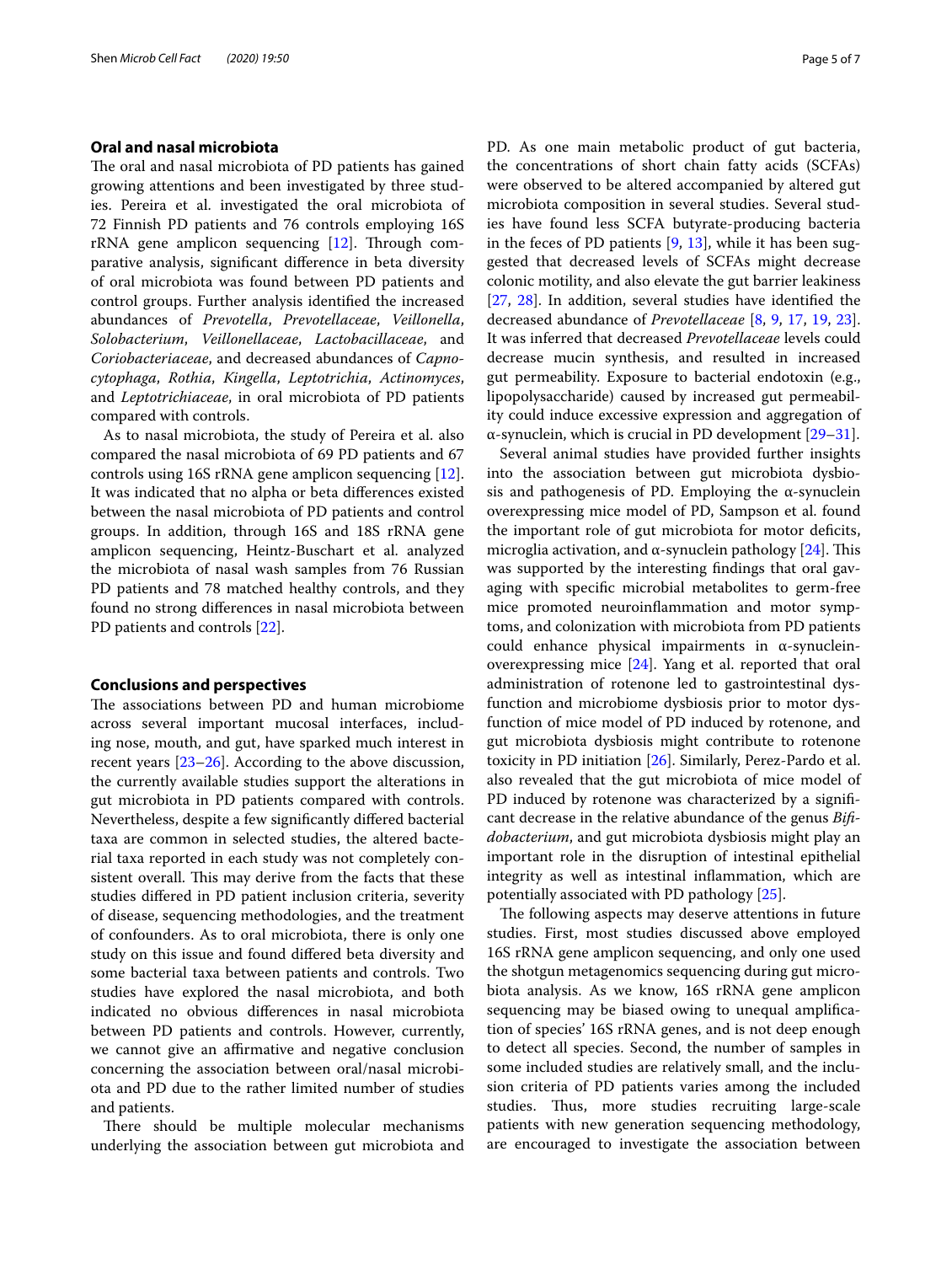human microbiota and PD. Third, several clinical studies have indicated the benefts of supplying probiotics or in combination with prebiotics for PD [\[32](#page-6-18), [33\]](#page-6-19). For instance, Barichella et al. conducted a randomized, double-blind, placebo-controlled trial and it was found that consumption of fermented milk containing probiotics and prebiotics could increase the frequency of complete bowel movements in PD patients with constipation [[33\]](#page-6-19). Future studies are warranted to verify and optimize the efficacy of gut microbiota-modulation based strategy against PD. Forth, a certain degree of consistency of microbiota along the gastrointestinal tract has been observed and an individual's salivary microbiota was found to share some similarity with gut microbiota of the same individual  $[34]$  $[34]$ . In addition, the oral bacterial strain is proven to colonize in the gut, which is involved in the disease pathogenesis [[35\]](#page-6-21). This suggests that the oral microbiota should also be considered to understand the "gut-brain axis" [\[36](#page-6-22)]. Fifth, although the alterations of gut microbiota in PD patients in comparison with controls have been demonstrated by a series of studies, and several pathways have been proposed to be involved, including the initiation of α-synuclein pathology in the gut, microbial products initiating infammation and oxidative stress in the brain [\[30](#page-6-23), [37–](#page-6-24)[39](#page-6-25)], the relationship between gut microbiota and PD still remains to be fully elucidated. This will benefit from better understanding of the molecular basis underlying the "gut-brain axis". In addition, as the number of studies concerning the relationships between gut microbiota and PD is relatively limited, we can also obtain larger sets of microbiota data to gain implications from the studies on gut microbiota and other neurodegenerative diseases with similar pathogenesis to PD, such as Alzheimer's disease and amyotrophic lateral sclerosis in future.

In summary, in view of the great potential of gut, oral and nasal microbiota as diagnostically biomarker, and the therapeutic potential of gut microbiota, more welldesigned clinical studies recruiting large-scale patients are encouraged on these issues under the condition of steadily increasing prevalence and lack of efective treatment options of PD.

#### **Abbreviations**

PD: Parkinson's disease; SCFAs: Short chain fatty acids.

#### **Acknowledgements**

This work was supported by the Shandong Provincial Natural Science Foundation (Grant No. ZR2018MH010), University Youth Innovation Team of Shandong Province (Grant No. 2019KJK017), and Shandong Provincial Key Research and Development Program (Grant No. 2018GSF121001).

#### **Authors' contributions**

LS designed the study, collected the data and wrote the manuscript. The author read and approved the fnal manuscript.

#### **Funding**

This work was supported by the Shandong Provincial Natural Science Foundation (Grant No. ZR2018MH010), University Youth Innovation Team of Shandong Province (Grant No. 2019KJK017), and Shandong Provincial Key Research and Development Program (Grant No. 2018GSF121001).

#### **Availability of data and materials**

Not applicable.

#### **Ethics approval and consent to participate**

Not applicable.

**Consent for publication**

Yes.

#### **Competing interests**

The author declares no competing interests.

#### **Author details**

<sup>1</sup> Institute of Biomedical Research, Shandong University of Technology, Zibo, Shandong, People's Republic of China. 2 Shandong Provincial Research Center for Bioinformatic Engineering and Technique, Zibo Key Laboratory of New Drug Development of Neurodegenerative Diseases, School of Life Sciences, Shandong University of Technology, Zibo, Shandong, People's Republic of China.

Received: 8 January 2020 Accepted: 20 February 2020 Published online: 27 February 2020

#### **References**

- <span id="page-5-0"></span>1. Bekris LM, Mata IF, Zabetian CP. The genetics of Parkinson disease. J Geriatr Psychiatry Neurol. 2010;23:228–42.
- <span id="page-5-1"></span>2. Obeso JA, Stamelou M, Goetz CG, Poewe W, Lang AE, Weintraub D, Burn D, Halliday GM, Bezard E, Przedborski S, Lehericy S, Brooks DJ, Rothwell JC, Hallett M, DeLong MR, Marras C, Tanner CM, Ross GW, Langston JW, Klein C, Bonifati V, Jankovic J, Lozano AM, Deuschl G, Bergman H, Tolosa E, Rodriguez-Violante M, Fahn S, Postuma RB, Berg D, Marek K, Standaert DG, Surmeier DJ, Olanow CW, Kordower JH, Calabresi P, Schapira AHV, Stoessl AJ. Past, present, and future of parkinson's disease: a special essay on the 200th anniversary of the shaking palsy. Mov Disord. 2017;32:1264–310.
- <span id="page-5-2"></span>3. Aarsland D, Creese B, Politis M, Chaudhuri KR, Ffytche DH, Weintraub D, Ballard C. Cognitive decline in Parkinson disease. Nat Rev Neurol. 2017;13:217–31.
- <span id="page-5-3"></span>4. Olanow CW, Tatton WG. Etiology and pathogenesis of Parkinson's disease. Annu Rev Neurosci. 1999;22:123–44.
- <span id="page-5-4"></span>5. Edwards LL, Quigley EM, Pfeifer RF. Gastrointestinal dysfunction in Parkinson's disease: frequency and pathophysiology. Neurology. 1992;42:726–32.
- 6. Wang Y, Kasper LH. The role of microbiome in central nervous system disorders. Brain Behav Immun. 2014;38:1–12.
- 7. Scheperjans F, Derkinderen P, Borghammer P. The gut and Parkinson's disease: hype or hope? J Parkinsons Dis. 2018;8:S31–9.
- <span id="page-5-8"></span>8. Scheperjans F, Aho V, Pereira PA, Koskinen K, Paulin L, Pekkonen E, Haapaniemi E, Kaakkola S, Eerola-Rautio J, Pohja M, Kinnunen E, Murros K, Auvinen P. Gut microbiota are related to Parkinson's disease and clinical phenotype. Mov Disord. 2015;30:350–8.
- <span id="page-5-5"></span>9. Unger MM, Spiegel J, Dillmann KU, Grundmann D, Philippeit H, Bürmann J, Faßbender K, Schwiertz A, Schäfer KH. Short chain fatty acids and gut microbiota difer between patients with Parkinson's disease and agematched controls. Parkinsonism Relat Disord. 2016;32:66–72.
- <span id="page-5-6"></span>10. Müller T, Palluch R, Jackowski J. Caries and periodontal disease in patients with Parkinson's disease. Spec Care Dentist. 2011;31:178–81.
- 11. Rey NL, Petit GH, Bousset L, Melki R, Brundin P. Transfer of human α-synuclein from the olfactory bulb to interconnected brain regions in mice. Acta Neuropathol. 2013;126:555–73.
- <span id="page-5-7"></span>12. Pereira PAB, Aho VTE, Paulin L, Pekkonen E, Auvinen P, Scheperjans F. Oral and nasal microbiota in Parkinson's disease. Parkinsonism Relat Disord. 2017;38:61–7.